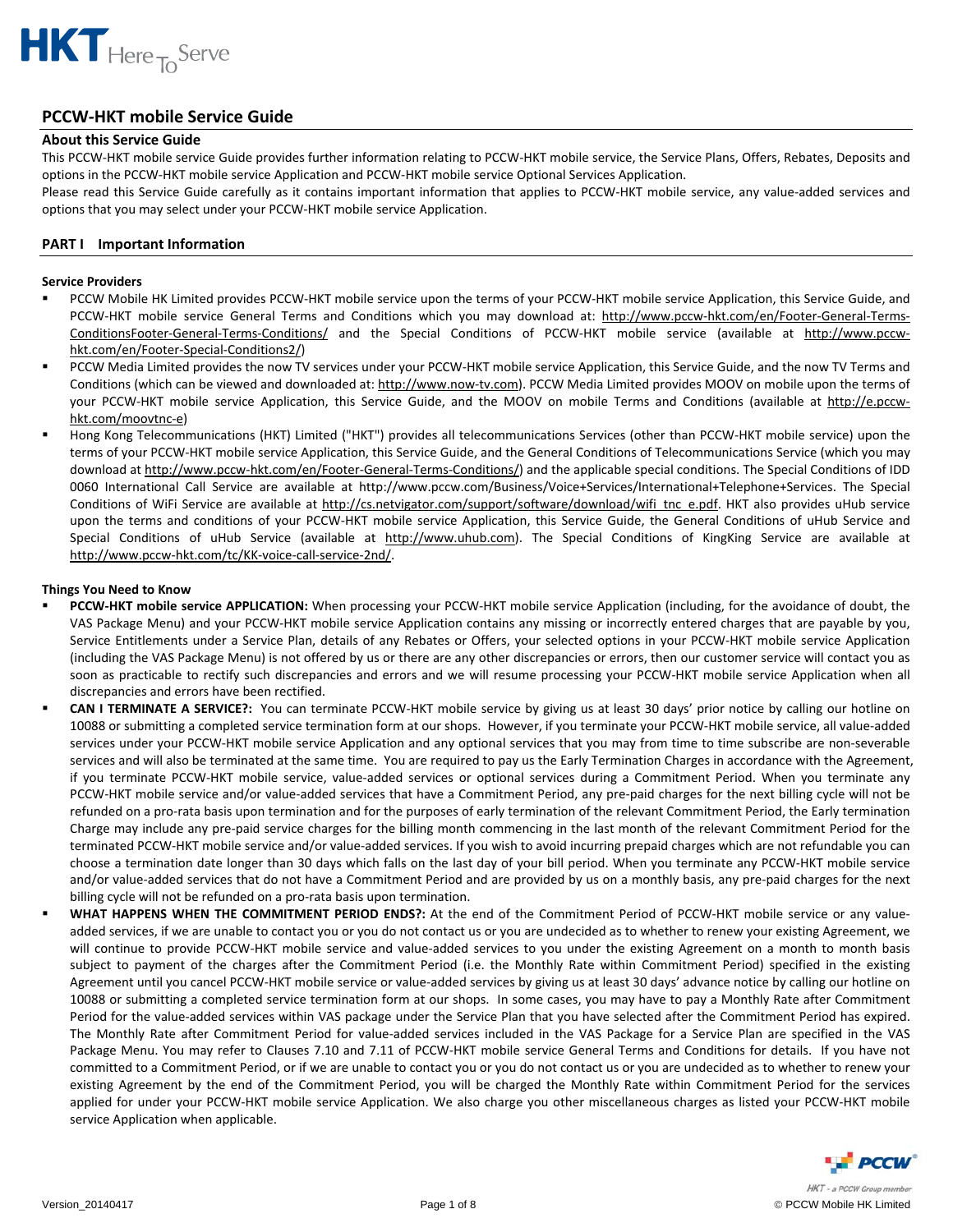

- **CAN I EXTEND THE COMMITMENT PERIOD?:** You can extend the Commitment Period of PCCW‐HKT mobile service or value‐added services by agreeing to an additional Commitment Period. You can also agree to replace the Agreement with another new Agreement upon expiry of the Commitment Period of PCCW‐HKT mobile service or value‐added services.
- **WHICH CONTRACT TERMS CAN BE CHANGED?:** We can change all terms and conditions of PCCW‐HKT mobile service or value‐added services, including changing the charges, by publishing the changes online at the general website listed in SECTION A of Part IV of this Service Guide.
- **CANCELLATION:** If for any reason you cancel your PCCW‐HKT mobile service Application or that you do not provide us with all necessary documentation by such time as we may require so that we can provide PCCW‐HKT mobile service to you by the Target Commencement Date, you will have to pay us the Pre-activation Cancellation Charge (Monthly Rate within Commitment Period x Commitment Period).
- **COMPATIBILITY:** Whether or not you are able to use PCCW‐HKT mobile service or value‐added services depends on whether or not your device is compatible with the service, network configuration, roaming status and any limitations of the service.
- **REBATES:** We may give different types of rebates to Customers under different Service Plans, offers and promotions. We will indicate in your PCCW-HKT mobile service Application any rebate(s) which is/are applicable to you, the rebate amount and rebate schedule. Unless otherwise specified, all rebates will be credited to your account in consecutive months starting from the 1st month. All outstanding rebates will be forfeited if for any reason PCCW‐HKT mobile service or value‐added services are suspended or terminated.
- **PROMOTIONS TO PCCW CUSTOMERS:** Promotions may be offered to existing PCCW customers (i.e. customers of NETVIGATOR, now TV, fixed line and PCCW‐HKT mobile service) with good payment standing. If at any time during your subscription to PCCW‐HKT mobile service you terminate these other PCCW service(s) or cease to have a good payment standing, all promotions including Rebates will be terminated automatically.
- **PREPAYMENT OTHER THAN DEPOSIT:** You are required to make prepayments if they are specified by us in your PCCW‐HKT mobile service Application or this Service Guide. Unless we tell you otherwise in this Service Guide or your PCCW‐HKT mobile service Application, prepayment will be refunded to you as Rebates as specified in your PCCW‐HKT mobile service Application. We shall cease to refund the prepayment to you immediately if you terminate PCCW‐HKT mobile service before the Commitment Period ends.
- **OVERSEAS USAGE:** Unless otherwise specified, all PCCW‐HKT mobile service, value‐added services are intended for use in Hong Kong only. If you use PCCW‐HKT mobile service or any value‐added services outside Hong Kong, roaming charges may apply.
- **CHARGES:** You will be charged (i) the Monthly Rate within Commitment Period for the services you have applied for under your PCCW‐HKT mobile service Application during the Commitment Period and afterwards (ii) any usage based charges (if applicable) and (iii) any other miscellaneous charges listed in your PCCW‐HKT mobile service Application and Service Guide when applicable. You will also be charged a Month‐to‐Month Rate as specified in the VAS Package Menu for the value‐added services within the VAS package under the Service Plan you have selected after the Commitment Period has expired as specified in the VAS Package Menu (if any).
- **NETWORK SPECIFICATION:** Your network specification will be:
	- 150Mbps/73Mbps downlink and 50Mbps/25Mbps uplink operating on the frequency band 2600MHz/1800MHz respectively, if you subscribe to a Top-Up service plan. You will be provided with a 4G-LTE mobile data service in those areas where we have appropriate coverage. In areas where we cannot provide 4G‐LTE service, you will be provided with a 3G mobile data service.
	- 14.4Mbps downlink and 5.76Mbps uplink if you subscribe to a BlackBerry Internet Service plan
	- 384Kbps downlink and 384Kbps uplink if you subscribe to a \$88/\$99 Non Top Up service plan
	- However, the actual speed that you experience will be considerably less than the network specifications and will be affected by your device, transmission technology, individual network and software used, network configuration, coverage, usage level, international bandwidth and other extraneous factors.
- **DEPOSITS:** You shall be responsible for all charges under this Agreement. Deposits paid by you will be jointly held by all our service providers who provide services to you. Deposits paid in relation to a service provided by one service provider may be used to pay outstanding charges in relation to another service provided by the same or another service provider within the PCCW group companies or used to settle the outstanding amount of any payment at PCCW‐HKT mobile service. Any remaining deposits will be refunded to you when all charges are paid at the end of the Agreement or at the end of your subscription to relevant service. Please refer to Clause 3.7 of PCCW-HKT mobile service General Terms and Conditions for details.

## **Indoor Coverage**

- At the request of the Customer, PCCW‐HKT mobile service may procure HKT to install equipment, accessories and cabling (collectively as "Equipment") on the Customer's premises at location(s) to be mutually agreed as a solution to enhance indoor coverage. Such solution is revocable by either party by 14 days' written notice in advance.
- The Equipment will be owned and operated by HKT at all times. The Customer will have no title and interest in the Equipment in any event but is required to take good care of the Equipment while the same remains at the Customer's premises.
- The electricity charge consumed by the Equipment will be borne by the Customer.

## **PART II PCCW‐HKT mobile service Application**

## **SECTION A CUSTOMER DETAILS**

- **Registered Address:** This is the registered address for your PCCW‐HKT mobile service Application. We do not accept PO Box address as registered address. You must provide us address proof for this address for the last 3 months.
- **Correspondence Address:** This is the correspondence address to be used by us for all kinds of customer correspondence including billing. If you do not provide a correspondence address, all correspondences will be sent to your registered address.
- **Existing registered PCCW customer:** Please provide your account information for us to check the account status.

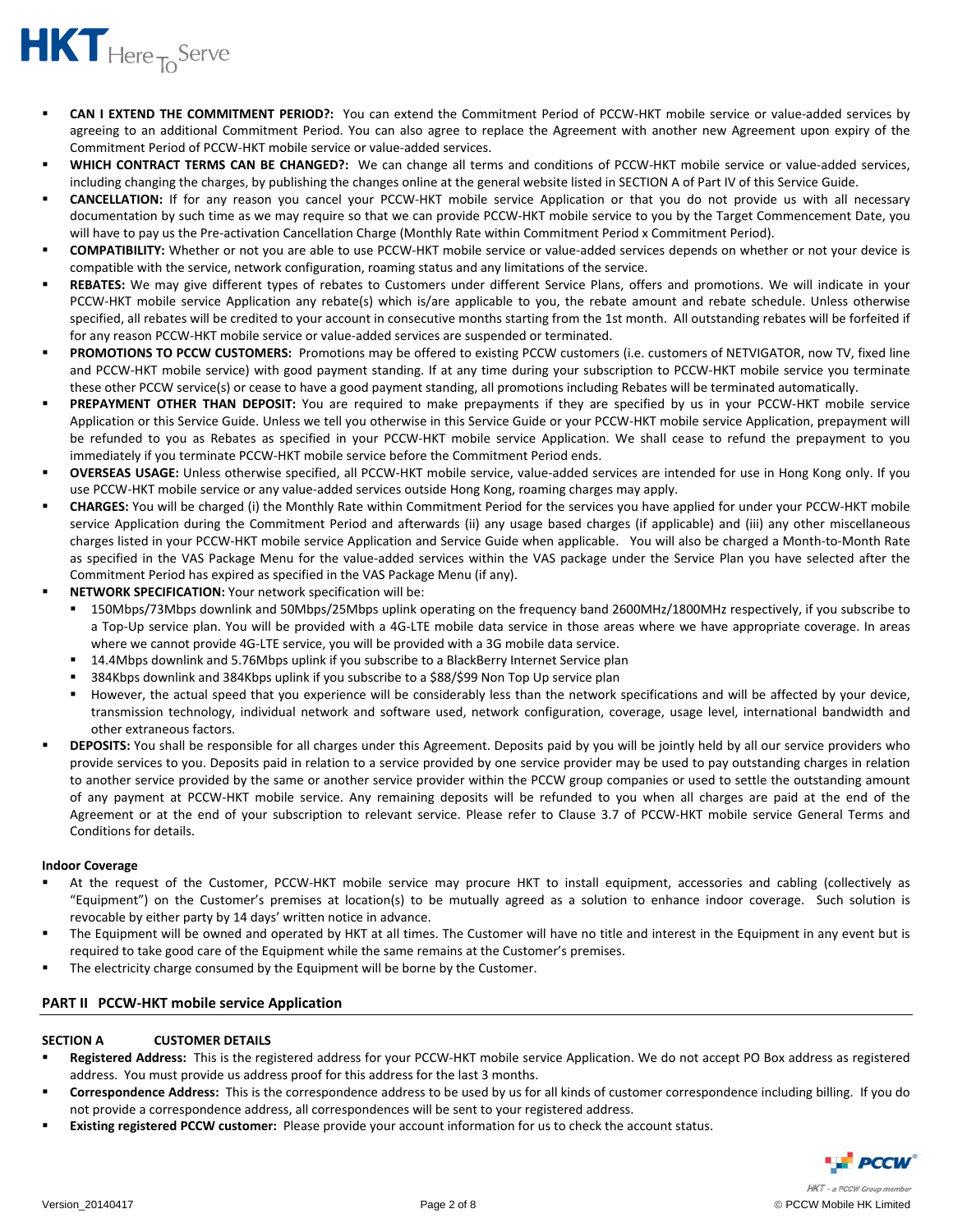

## **SECTION B CONTRACT TERM**

#### **For New Contract Only**

- **Commitment Period:** This is the Commitment Period which you agree to subscribe to PCCW‐HKT mobile service and any value‐added services under your PCCW‐HKT mobile service Application and/or Optional Services Application. The Commitment Period commences on the actual Commencement Date.
- **Target Commencement Date:** This is the target date on which services applied for under your PCCW‐HKT mobile service Application and/or Optional Services Application will commence. You must submit necessary information on a timely basis and documentation in order for all of the services you applied for to commence on or before this target date. We will inform you if the Target Commencement Date changes. If your payment is paid by cheque, service will be activated on the target Commencement Date after clearance of the cheque.

#### **For Contract Renewal Only**

- **Commitment Period:** This is the Commitment Period which you agree to subscribe to PCCW‐HKT mobile service and any value‐added services under your PCCW-HKT mobile service Application and/or Optional Services Application. The Commitment Period commences on the actual Commencement Date.
- **Target Commencement Date:** This is the target date on which the Commitment Period will commence. We will inform you if the Target Commencement Date changes. If your payment is paid by cheque, service will be activated on the actual Commencement Date after clearance of the cheque.
- **Monthly Rate within Commitment Period Effective Date:** This is the target date on which the Monthly Rate within Commitment Period becomes effective and the PCCW‐HKT mobile service and any value‐added services under your PCCW‐HKT mobile service Application will commence. You must timely submit necessary information and documentation in order for all the services you applied for to commence on this target date.

## **For Append Contract Only**

- **Commitment Period: This** is the Commitment Period which you agree to subscribe to PCCW‐HKT mobile service and any value‐added services under your PCCW‐HKT mobile service Application ("New Application"). The Commitment Period commences on the actual Commencement Date. Your existing contract will remain in place until the Commitment Period for your New Application commences. You are reminded that if you terminate your PCCW‐HKT mobile service and any valued added services of the existing Contract and the New Application and/or Optional Services Application. The Commitment Period commences on the actual Commencement Date.
- **Target Commencement Date:** This is the target date on which the Commitment Period will commence. We will inform you if the Target Commencement Date changes.
- **Monthly Rate within Commitment Period Effective Date:** This is the target date on which the Monthly Rate within Commitment Period becomes effective and the PCCW‐HKT mobile service and any value‐added services under your PCCW‐HKT mobile service Application will commence. You must timely submit necessary information and documentation in order for all the services you applied for to commence on this target date.

## **SECTION C SERVICE NUMBER AND SUBSCRIPTION TYPE**

**PCCW‐HKT mobile service No.:** This is the mobile number selected by you for PCCW‐HKT mobile service and any value‐added services under the PCCW‐ HKT mobile service Application. If we have to port-in this number from another operator and the port-in process is not successful, you will need to select another number.

**CU Mobile No.:** This is the additional mobile number for "China HK 1‐Card‐2‐Number" service. The number is provided by China Unicom.

**SIM No.:** This is the number specified on the back of the SIM Card provided to you.

**Bill Date:** This is the date of which all your bills will be issued.

**SIM only:** SIM only subscription.

**SIM + Device:** SIM subscription along with a purchase of a device from us.

**Device Only:** Device only subscription.

## **SECTION D SERVICE PLAN**

**Service Plans**: There are four categories of Service Plans – 3G: (Voice Plan, Data Plan, BlackBerry Plan) and 4G‐LTE Plan. A Service Plan includes PCCW‐ HKT mobile service basic core Services and a package of value-added services. Unless otherwise specified, all your entitlements are for use within Hong Kong only.

Service Entitlements: Service entitlements to PCCW-HKT mobile service core Services and value-added services under different Service Plans vary. Please refer to your PCCW‐HKT mobile service Application for your monthly entitlements to PCCW‐HKT mobile service core Service; and to VAS Package Menu for your entitlements to any value‐added services under the Service Plan. You will have to pay thereafter charges if your usage exceeds your monthly entitlements. Please see below for brief descriptions of PCCW‐HKT mobile service core Service, for brief descriptions of any value‐added services, please refer to Part III.

## **Service Descriptions**

## **Mobile Data**

- Downloading and/or uploading of local data with "PCCW" set as the Access Point Name (APN)
- Applicable only to certain devices and cannot be used for any kind of connectivity for Internet tethering
- Internet tethering: Use of mobile data by other device connected to your mobile via any kind of connectivity
- **SMS / MMS ‐ SMS/MMS (intra‐network):** Local outgoing SMS/MMS to local PCCW‐HKT mobile service number.

**Video Call:** Video Call (intra‐network): Local outgoing/incoming video calls within PCCW‐HKT mobile service network only. All video calls will be rounded up to the next minute.

Voice Call: Outgoing/incoming voice calls between any local mobile or fixed-line networks or RoamSave calls or KingKing calls to non Hong Kong numbers. All voice calls will be rounded up to the next minute.

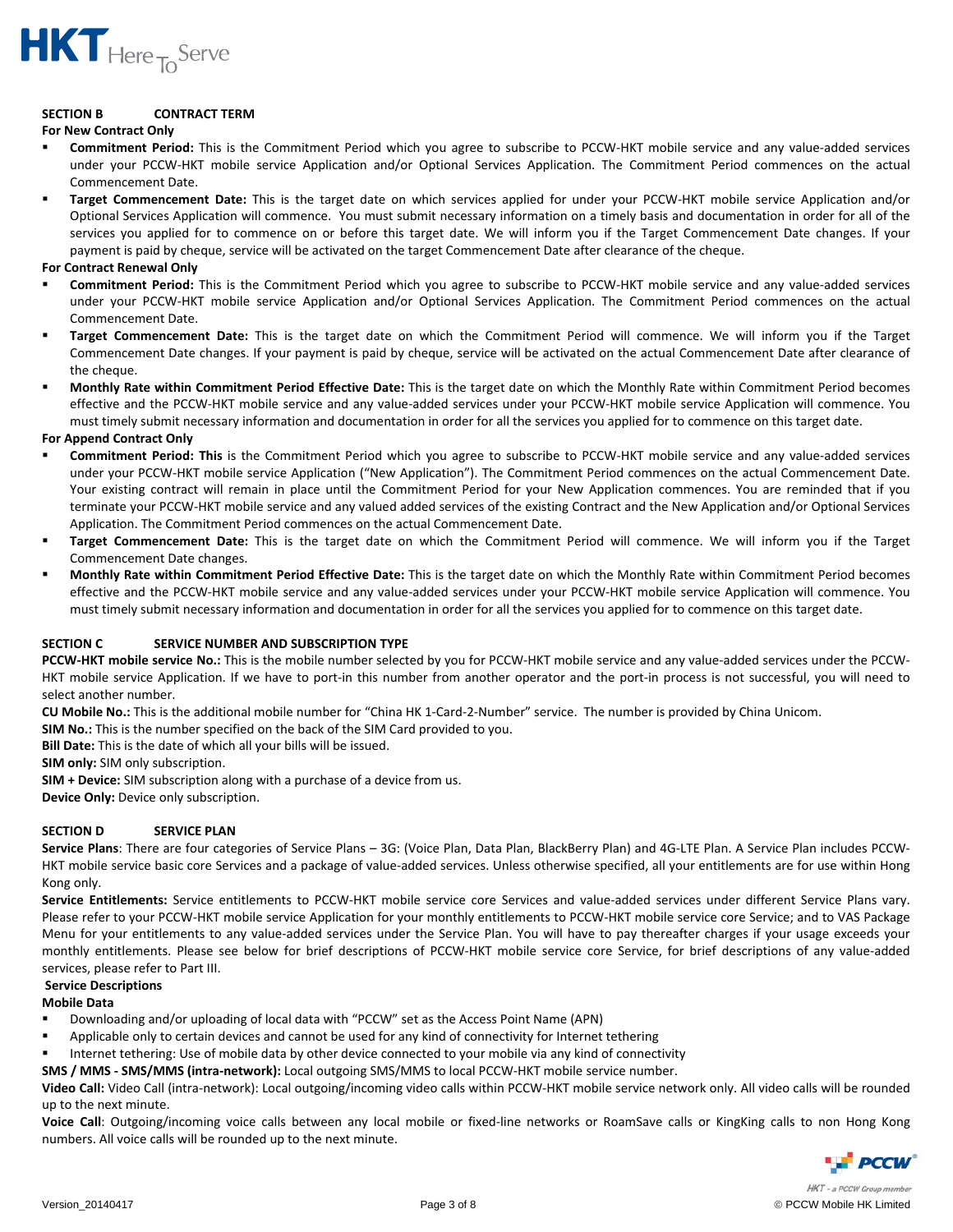

**Voice Mail, Call Management Package:** Voice Mail. Call Management Package: Includes Unconditional Call Forward, Unanswered Call Forward, Busy Call Forward and Unreachable Call Forward to a Hong Kong number, Call Waiting, Call Conference, Call Hold and Caller ID Display. uHub service – You are required to register for the service via http://www.uhub.com.

## **SECTION E BLACKBERRY SERVICE**

- Email data usage is applicable only to sending and receiving email via BlackBerry handhelds.
- Mobile data is available on a pay‐as‐you‐go basis, or as part of your VAS Package or as an optional service.
- BlackBerry Roaming Email Data China: Monthly service entitlement is only applicable to usage in China.
- BlackBerry Roaming Email Data International (designated destinations): Monthly service entitlement is only applicable to usage in the designated destinations. Please visit http://pccw‐hkt.com/en/All‐in‐one‐Roaming‐Passport‐‐D/#coverage for details.
- For Blackberry internet services and Blackberry enterprise services, please visit http://www.pccw-hkt.com/tc/BlackBerry-BlackBerry1/ for details.

## **SECTION F OFFER(S) FOR SIM AND DEVICE SUBSCRIPTION**

Special offers may be given to you if you sign up for SIM and device subscription. You need to pay for the device (although for some devices, payment will be waived). Payment can be made in one lump sum cash or credit card payment. Credit card installment payment for the device is also available for selected banks and is subject to bank's approval.

## **SECTION G IDD AND ROAMING SERVICES**

PCCW mobile HK Limited provides IDD, International Roaming and China Roaming Service. The details of PCCW-HKT mobile service IDD, International Roaming and China Roaming fees and charges may be found at www.pccw‐hkt.com > Roaming & IDD > Roaming Coverage and Charge **Roaming Passport (Day Pass) "Service"** 

- This Service is available to certain rate plan subscribers and allows you to use mobile data, Wi‐Fi and "KingKing" services outside Hong Kong. The Service will be activated within 24 hours after an application for subscription is made with PCCW‐HKT mobile service.
- Each Service is for data usage between 00:00 to 23:59 of the Hong Kong time zone. If you use mobile data or Wi‐Fi roaming in more than one place during the same day, only one day pass will be charged for.
- By subscribing to this Service, you understand and agree that you may only use the Service via the specified operators ("Specified Operators") of the relevant international roaming destinations as set out in and as from time to time updated on http://pccw-hkt.com/en/All-in-one-Roaming-Passport--D/#coverage. Once you have subscribed to the Service and used the Service, you must pay the Service fees unless subscription has been cancelled. You may cancel this Service by calling our Commercial Customer service Hotline at 10088.
- You can access voice-and-data roaming services via Specified Operators only at the specified roaming destinations after subscribing to this Service. Mobile data roaming or Wi‐Fi roaming via non‐specified network providers will be charged for according to the charges as set out in and as from time to time updated on http://www.pccw‐hkt.com/en/Roaming‐Coverage‐and‐Charge/.
- You cannot use this data roaming service at the specified roaming destinations for audio or video streaming or peer-to-peer file sharing, tethering, BT, VoIP (any apps/service that can make and receive voice or video calls) and FTP.
- The Service does not include any other mobile value-added service, roaming voice or SMS, which will be charged for separately according to PCCW-HKT mobile's prevailing rates.
- Mobile data roaming service will be suspended after the daily free entitlement of selected Day Pass package (A / B / C) in a billing day is consumed. You are required to top up and pay for additional mobile data service entitlement at selected additional charges (\$38/5MB for Package A; \$38/10MB for Package B / C) in order to resume the service. The amount of additional mobile data purchased can only be used that same day.
- Service subscribers will have access to outbound HSPA/3G mobile data service which complies with a network specification with a HSDPA downstream speed up to 1.8Mbps and upstream speed up to 384Kbps. When the roaming data usage exceeds the entitlement per day, we shall continue to provide roaming data Service at 128 kbps bandwidth. (For Package D)
- Roaming Passport (Day Pass) enables you to enjoy a special rate for standard voice roaming calls in mainland China at \$1.9 per minute (For Packages A & B & C)
	- The \$1.9 per minute special rate for standard voice roaming calls in mainland China is applicable only to customers subscribing to the Roaming Passport (Day Pass).
	- " This special rate is applicable to receiving calls in mainland China, making outgoing calls to Hong Kong and any mainland China numbers (excluding outgoing calls to non‐Hong Kong numbers or non‐mainland China numbers while in China).
	- If you cancel the Roaming Passport (Day Pass), the special rate for standard voice roaming call in China will be cancelled at the same time.
- A flat rate of \$1.5 per minute applies after the daily Wi‐Fi roaming entitlement of 60 minutes for a billing day is consumed. For International Wi‐Fi Roaming details, please visit http://e.pccw-hkt.com/wificm. (For Packages A & B & C)
- Data roaming service performance and actual speed will be lower and are affected by user's device; technology, network and software used; network configuration and coverage, usage levels and extraneous factors. We make no guarantee regarding service performance and network availability.
- In order to enjoy this Service, you must first subscribe to International/ China Roaming and IDD services.
- PCCW-HKT mobile service reserves the right to change the Service and these terms and conditions at any time without prior notice. All matters and disputes will be subject to our final decision.
- The Service is subject to the terms and conditions of your PCCW-HKT mobile service Application.
- For details of Packages A & B & C, please refer to http://www.pccw-hkt.com/en/All-in-one-Roaming-Passport-D/. For destination coverage, please refer to http://pccw-hkt.com/en/All-in-one-Roaming-Passport--D/#coverage).

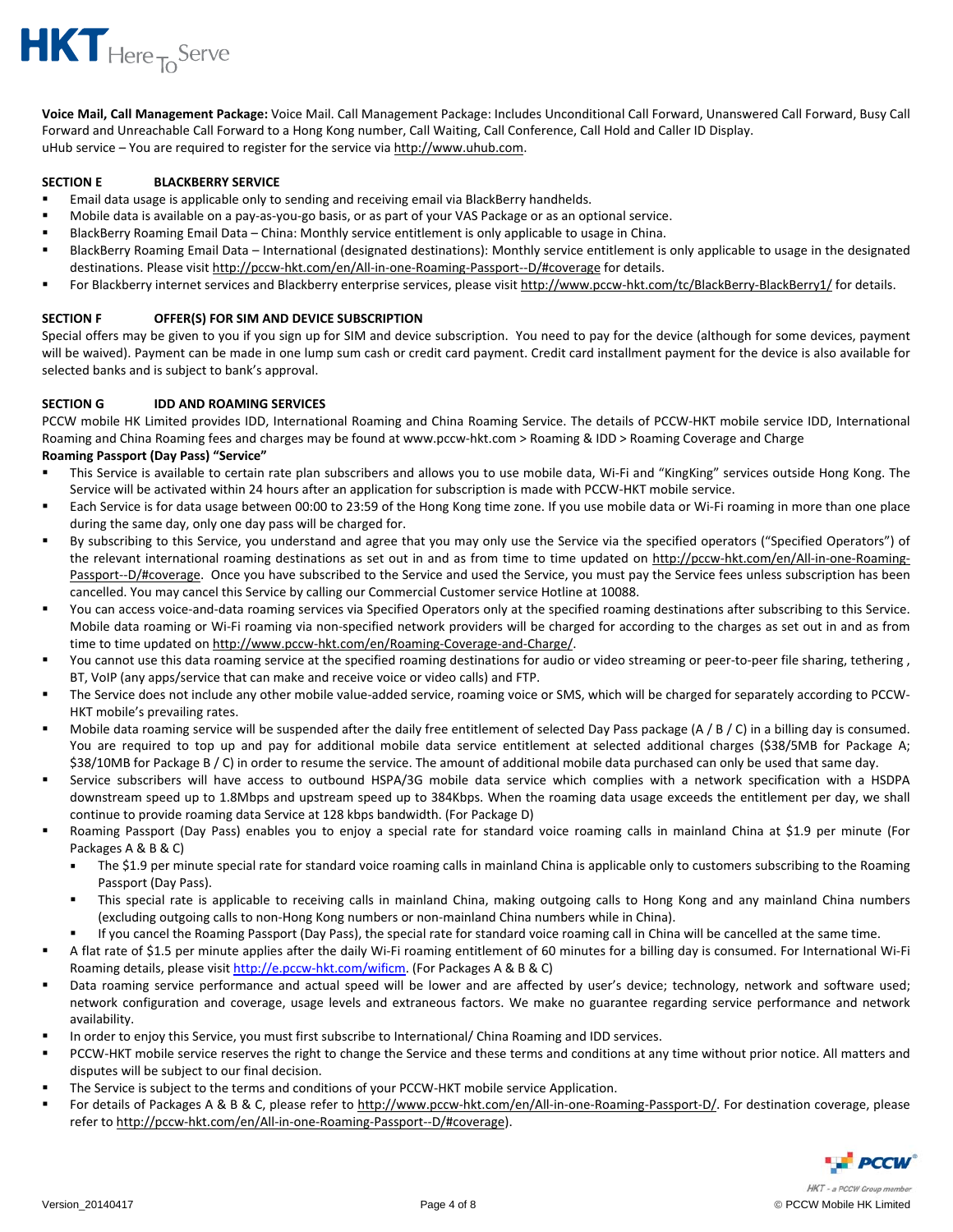

**RoamSave/KingKing:** A voice roaming service/VoIP based on Wi‐Fi connectivity for use in Hong Kong or while you are abroad. PCCW‐HKT mobile service cannot guarantee RoamSave service/KingKing service performance on handset models not listed, nor voice call quality at every single Wi‐Fi hotspot. For details, please refer to www.pccw‐hkt.com/roamsave or http://www.pccw‐hkt.com/en/KK‐voice‐call‐service‐2nd/.

No charge is made for making outgoing calls to any Hong Kong phone number or receiving incoming calls from anywhere in the world via RoamSave service/KingKing service. IDD charges will apply if making calls to non Hong Kong phone numbers, and local voice call minutes will be deducted/ charged for the duration of such a call during all calls. Charges for Wi‐Fi connectivity and IDD charges (if any) are additional.

## **SECTION H ADDITIONAL CHARGES**

- **Pay‐As‐You‐Go Charges:** These rates apply where you do not have any monthly entitlements for these services.
- **Thereafter Charges:** These rates apply if your usage exceeds your monthly entitlements under any Service Plan, Upgrades or Packages.
- Pre-activation Cancellation Charges: Charges for cancelling your PCCW-HKT mobile service Application prior to service activation
- **Early Termination Charges:** Monthly Rate within Commitment Period X remaining months of the Commitment Period. Any partial month will be regarded as one full month. Rebates and monthly fee waivers will be automatically forfeited and will not be applied to offset any Early Termination Charges payable.
- **Transfer of Ownership:** Applicable if you acquire a PCCW‐HKT mobile number from another PCCW customer who is subscribing to PCCW‐HKT mobile service on a monthly service plan. You must sign up a new Service Plan with Commitment Period Service Plan and be responsible for all accrued charges prior to the transfer.

## **SECTION I BILL PREFERENCES**

Bills will be issued in the language and by such means as selected by you. Paper bills will only be issued, subject to payment of additional charges as specified in your PCCW-HKT mobile service Application.

- SMS bills will be sent to your PCCW‐HKT mobile service number monthly.
- You can also login to 'My Account' on web or wap to view last 3 months' bill statements.
- A monthly fee of \$10 will apply if you wish to receive a paper copy of your bill statements.

## **PART III PCCW‐HKT mobile service Optional Services Application**

## **Service Entitlements**

You will have to pay thereafter charges if your usage exceeds your monthly entitlements specified in your PCCW-HKT mobile service Optional Services Application. Please see below for brief descriptions of PCCW‐HKT mobile service Optional Services.

# **Service Descriptions**

- **China HK 1‐Card‐2‐Number**
- One card with 2 mobile numbers PCCW‐HKT mobile service number and a China Unicom mobile number.
- Voice Call: Outgoing/incoming voice calls within Guangdong province and Shanghai between Hong Kong and China‐based mobile or fixed‐line network operators.
- All voice calls will be rounded up to the next minute.
- China Wi‐Fi: Wi‐Fi access in designated Wi‐Fi hotspots within China.
- You can receive incoming and make outgoing voice calls outside Guangdong province and Shanghai with your China Unicom mobile number, additional charges applies.
- Details please refer to http://e.pccw-hkt.com/china1c2n.

## **China Voice Roaming Packing**

Call minutes including local calls, incoming calls and outgoing IDD calls to Hong Kong when customer located at China.

## **GOTV Monthly Pass**

- Enjoy viewing of TVB dramas on mobile devices.
- The Service is provided by Television Broadcasts Limited ("TVB") and is provided pursuant to the terms and conditions of TVB's GOTV Service set out in http:// www.tvb.com.
- The Service is provided to PCCW-HKT mobile service customers who subscribed for mobile service plans with a data entitlement. To utilize the Service, you are required to subscribe for the TVB GOTV monthly pass and download and successfully install the TVB GOTV app from Google Play.
- If you are using local mobile data to access to the Service, the utilized data usage will be deducted from the entitlement of your PCCW‐HKT mobile service plans. You will have to pay thereafter charges or top up charges if your usage exceeds your monthly entitlements.
- The customer shall not, or permit any other person to sell, reproduce, copy, distribute, broadcast, transmit, re-transmit, modify, exploit the Services or any of its contents by any means or reverse engineer any content consisting of downloadable software.
- GOTV programs and content are only for the customer's personal viewing and access. The customer shall not, or permit any other person to show, play, use, access or view the Service and its content for any public or commercial purpose in any place.
- TVB reserves the right to edit, change, withdraw and/or withhold any GOTV programs or content on the Service at any time without notice or assigning any reason.
- The use and the provision of the Service are governed by the relevant terms and conditions of the Service by TVB (http://www.tvb.com) and PCCW Mobile HK Limited (http://e.pccw-hkt.com/tvbgotv), as amended from time to time. The customer shall be deemed to have agreed to and be bound by such terms and conditions of Service upon the downloading and opening of the GOTV app.
- Video quality depends on customer's mobile device, service location, network coverage and usage.
- PCCW Mobile HK Limited is not the provider of the Service and hence PCCW Mobile HK Limited does not provide any representations or warranties regarding the Service. PCCW Mobile HK Limited shall not be responsible for any matters arising from any dealings or transactions between you and TVB.
- The customer acknowledges that should the customer subscribe for the Service via PCCW Mobile HK Limited, PCCW Mobile HK Limited shall act as the billing agent to bill the customer for the use of the Service and shall receive from the customer the fees for the Service.

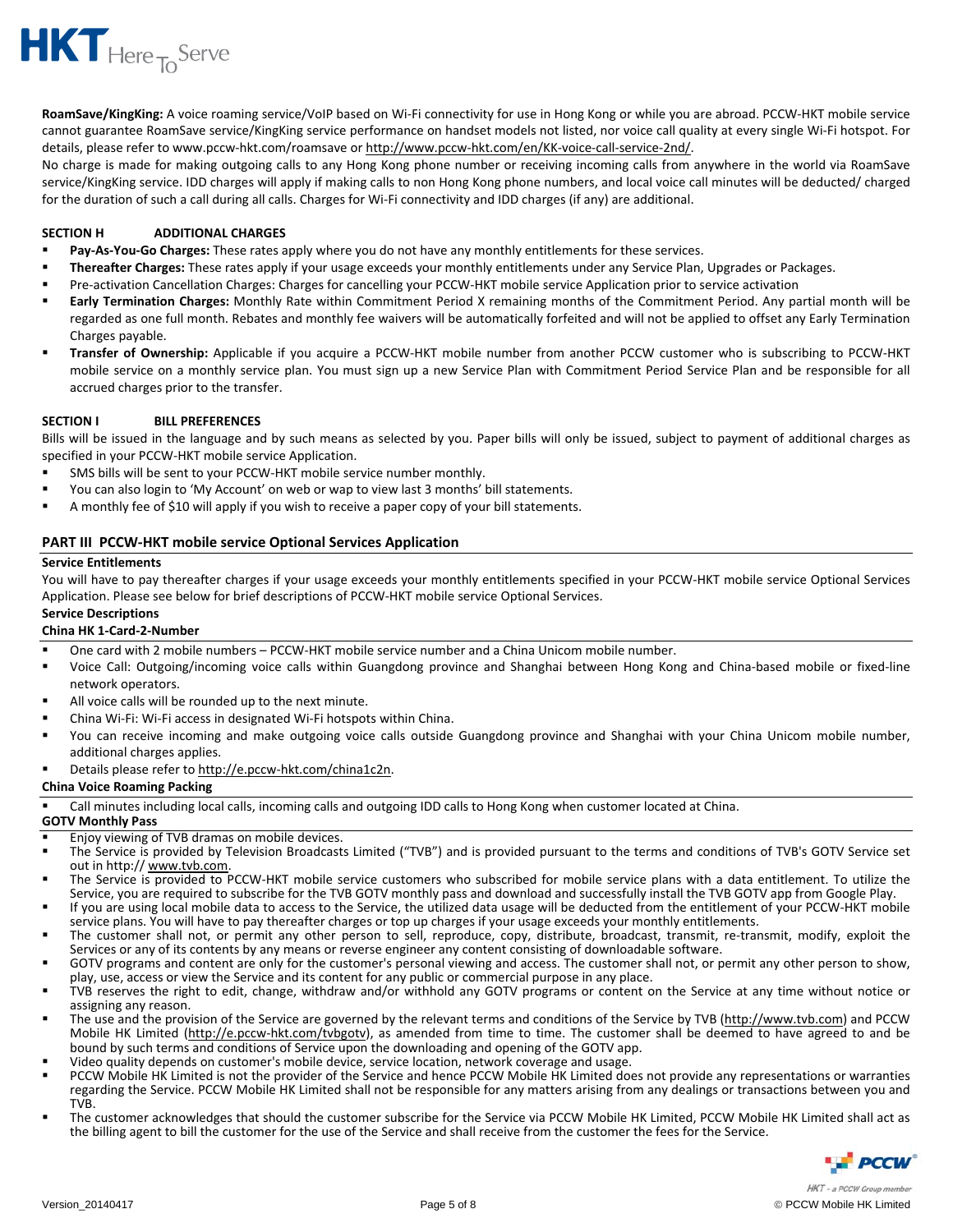

- For the purposes of providing the Service, verifying the customer's eligibility to use the Service or to any related offers, determining the service fees applicable to the customer, billing and all related purposes, the customer agrees that the PCCW-HKT mobile number used by the customer in accessing the Service, as well as the customer's mobile service operator will be provided to TVB by PCCW Mobile HK Limited.
- The customer's subscription for the Service will form part of the contract for the PCCW‐HKT mobile service between us which you have signed.
- GOTV 14‐Day Free Trial ("14‐Day Free Trial") Terms and Conditions:
	- The 14‐Day Free Trial is only available to PCCW‐HKT mobile service customers who have not subscribed to the PCCW‐HKT GOTV monthly pass previously. Each eligible PCCW‐HKT mobile service subscriber is entitled to one 14‐Day Free Trial.
	- If the customer subscribed to any PCCW‐HKT GOTV monthly pass during the 14‐Day Free Trial, the 14‐Day Free Trial will terminate immediately without notice to the customer.
- For details of GOTV Monthly Pass, please refer to http://e.pccw-hkt.com/tvbgotv..

#### **Connecting Tone**

- Choice of songs to replace the traditional normal tone when the call is being connected.
- Includes the first default connecting tone and the first self‐selected connecting tone free of charge for the first month.
- Details please refer to http://e.pccw-hkt.com/connectingtone.

#### **EasyCare**

- Offers 300 location searching requests and status updates enabling you to keep in touch with family and friends
- For details, please refer to http://e.pccw-hkt.com/easycare.

## **Extra Voice Call (inter‐network & intra‐network)**

- Outgoing/incoming voice calls between any local mobile or ¬fixed-line networks or RoamSave/KingKing calls to non Hong Kong numbers
- All voice calls will be rounded up to the next minute

#### **Info Express**

- Daily weather, weather forecast, weather alert and Mark 6 results.
- Content will be automatically sent to your mobile devices by SMS.
- For details, please refer to http://e.pccw‐hkt.com/infoexpress/idd.

## **Inter‐network SMS**

■ Local outgoing SMS to non PCCW-HKT mobile service Hong Kong based number.

#### **Mobile Data**

- Downloading and/or uploading of local data with "PCCW" set as the Access Point Name (APN)
- Applicable only to certain devices and cannot be used for any kind of connectivity for Internet tethering
- Internet tethering: Use of mobile data by other device connected to your mobile via any kind of connectivity

## **Mobile Secretarial Service / Premium Mobile Secretarial Service**

- Unanswered calls will be picked up by an operator and return the message by SMS.
- Premium Mobile Secretarial Service offers you a dedicated secretarial service number.
- For details, please refer to http://e.pccw-hkt.com/vas.

## **Mobile Catalog Services**

Provides all-rounded electronic product catalog experience for corporate customers including product showcase, 360° product shot presentation, key product search function, quotation creation, real‐time product information and pricing update, and activities report generation.

## **Mobile Security Package**

- Provides comprehensive Android device security including antivirus, anti‐theft, safe mobile surfing, app protection and call/SMS ‐filter
- PCCW-HKT mobile service customer service representatives can provide remote device locking and PIN resetting services if your device is lost.
- Mobile Security Package is a service provided via McAfee Antivirus & Security App by McAfee Inc. PCCW‐HKT mobile service is only the reseller and customer service provider, PCCW‐HKT mobile service expressly disclaim all or any liability for any loss (including any loss of data and content) and damage (including any damage to the Mobile Devices) suffered by the Customer or any other persons arising, directly or indirectly, from the Mobile Security Package.
- This service cannot be used on two different mobile devices simultaneously. If you need to use the service on another device, you are required to download, install and register the McAfee Antivirus & Security App again for such device. The service on all previously registered device(s) will then be suspended immediately.
- This service is applicable only to designated Android device models.
- For details and terms and conditions, please refer to http://e.pccw-hkt.com/mobilesecurity.

## **Security Pack**

- Includes Mobile Security Package & i‐Guard PhoneProtector.
- i-Guard PhoneProtector protects your newly purchased mobile phone if lost, stolen or damaged beyond repair.
- Applicable for Handset price is HK\$4,000 or above.
- For i-Guard details and terms and conditions, please refer to www.i-guard.hk.

## **Mobile Security (Enterprise Version)**

- Mobile security provides antivirus, antitheft, antispyware & browsing protection to android phone & tablet.
- Execute remote lock, wipe & reset via online admin portal or SMS.

## **MOOV on mobile (Mini Version)**

- MOOV on mobile offers a wide‐ranging pop songs, concerts and MVs for your music enjoyment
- For details, please refer to http://e.pccw-hkt.com/mom.

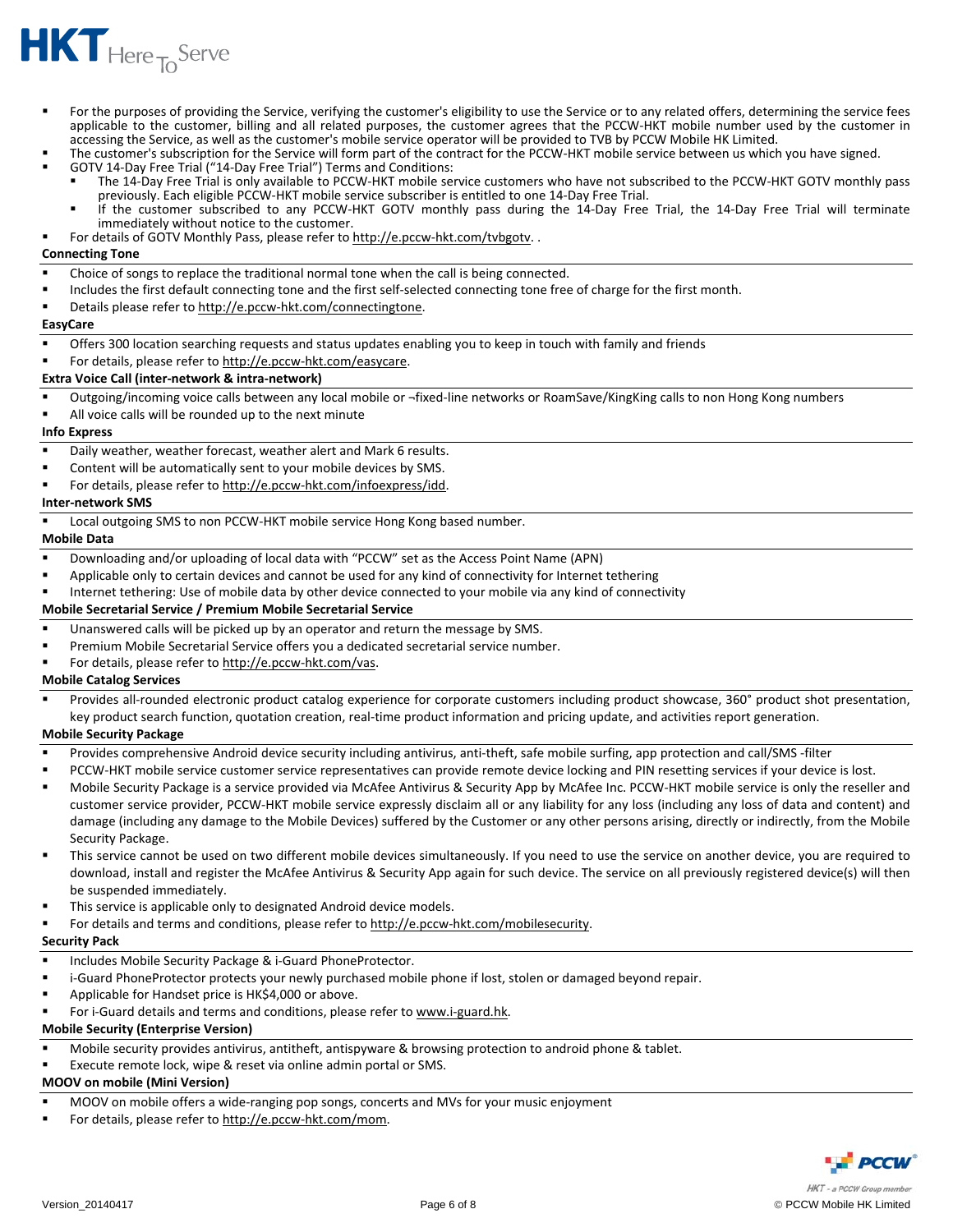

## **MOOV on mobile (Full Version/Upgrade Pass)**

- MOOV on mobile offers pop songs, latest MOOV Live concert and MVs for your music enjoyment
- For details, please refer to http://e.pccw-hkt.com/mom.

#### **Newsic**

- The Newsic app provides a daily news feed to keep you updated plus music to suit mood, place and time for your lifestyle enjoyment.
- For details, please refer to http://e.pccw-hkt.com/newsic.

## **NFC Mobile Payment Service ("MP Service")**

- The Near Field Communications (NFC) Mobile Payment Service ("MP Service") is provided to the Customer for facilitating the NFC payment service to be provided by the relevant fi¬nancial institution(s) with which the Customer has made an arrangement for NFC payment by using the MP Service. The Company shall not be responsible for any matters arising from dealings between the Customer and the relevant Financial Institution or any other persons.
- For details, please refer to http://e.pccw‐hkt.com/mobilepayment
- For Octopus Mobile Payment Service, you should read and understand the terms & conditions of Octopus service. The terms and conditions of Octopus service is available at http://e.pccw-hkt.com/mobilepayment.

#### **now SPORTS**

- Viewing of football matches and world‐class sports events on mobile devices.
- For details, please refer to http://e.pccw-hkt.com/nowsports.

#### **now TV**

- Viewing of financial info, news, sports and entertainment programs 24 hours a day on mobile devices.
- For details, please refer to http://e.pccw-hkt.com/nowtv.

#### **now TV Premium Finance**

- Viewing of China and global market information on mobile devices.
- For details, please refer to http://e.pccw-hkt.com/nowtvfinance.

## **Push to Talk**

- A chargeable mobile application to provide instant voice communication ("push to talk") services. Only available to designed mobile deceives
- For details, please refer to http://e.pccw-hkt.com/pushtotalk.

#### **SMS BOXX**

- Offers unprecedented SMS management service and save all your SMS and MMS automatically in the SMS BOXX
- Basic service includes 1MB storage
- MMS plus service includes 10MB storage
- For details, please refer to http://e.pccw-hkt.com/smsboxx.

## **Smart Visual Voice Mail**

- Voicemail messages will be downloaded from the system automatically and saved to your handsets
- Roaming data or voice charges will be incurred for synchronization or listening to voicemail via 63880000 on a mobile phone when roaming
- If you de-activate Smart Voice Mail Premium Package or Smart Voice Mail Package, the user will de-activate the Smart Visual Voicemail at the same time
- For details, please refer to http://e.pccw-hkt.com/smartvvm.

#### **PCCW‐HKT Wi‐Fi**

Unlimited Wi-Fi usage at any PCCW-HKT Wi-Fi hotspots for Wi-Fi enabled devices. For details, please refer to http://www.pccw-hkt.com/tc/Mobile Internet‐Wi‐Fi/.

## **SMS / MMS (intr‐network)**

Local outgoing SMS/MMS to local PCCW‐HKT mobile service number.

# **Traveler's Pack**

- Traveler's Pack (China) applies to China, with HK\$2/min for local calls, receiving calls and calls to Hong Kong in China; and HK\$10/MB for
- mobile data in China (less than 1MB will be counted as 1MB)
- Traveler's Pack (Greater China) applies to China, Taiwan, Macau, with HK\$3.8/min for local calls, receiving calls and calls to Hong Kong in applicable countries.
- Traveler's Pack (International) applies to China, Taiwan, Macau, with HK\$3.8/min for local calls, receiving calls and calls to Hong Kong in applicable countries; and UK, US, Japan, South Korea, Singapore & Malaysia, with HK\$8.8/min for local calls, receiving calls and calls to Hong Kong in applicable countries.
- Traveler's Pack (Plus) applies to China, Taiwan, Macau, Malaysia & Singapore, with HK\$3.5/min for local calls, receiving calls and calls to Hong Kong in applicable countries; and US, UK, Japan, South Korea, Australia, Germany, Italy, Spain, Holland, New Zealand, Switzerland, France, Belgium, Vietnam & South Africa, with HK\$8.5/min for local calls, receiving calls and calls to Hong Kong in applicable countries.

#### **Video Call**

 Video Call (intra‐network): Local outgoing/incoming video calls within PCCW‐HKT mobile service network only. All video calls will be rounded up to the next minute.

#### **Voice Call**

■ Outgoing/incoming voice calls between any local mobile or fixed-line networks or RoamSave calls to non Hong Kong numbers. All voice calls will be rounded up to the next minute.